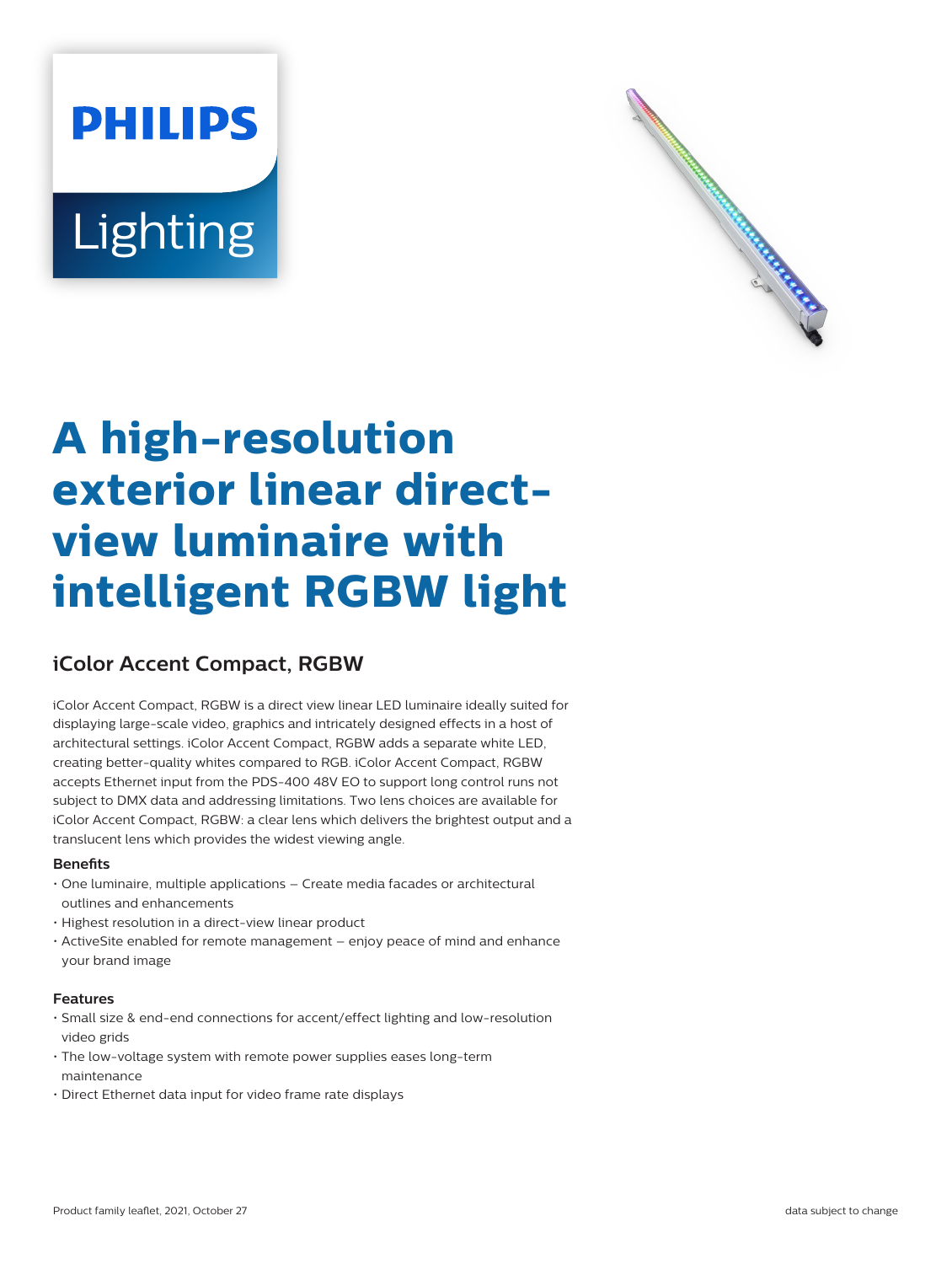### **iColor Accent Compact, RGBW**

#### **Application**

• Architectural accent and effect lighting

#### **Versions**



**Product details**



**iColor Accent Compact Clear Input Detail Shot**



**iColor Accent Compact Clear Input Detail Photo**